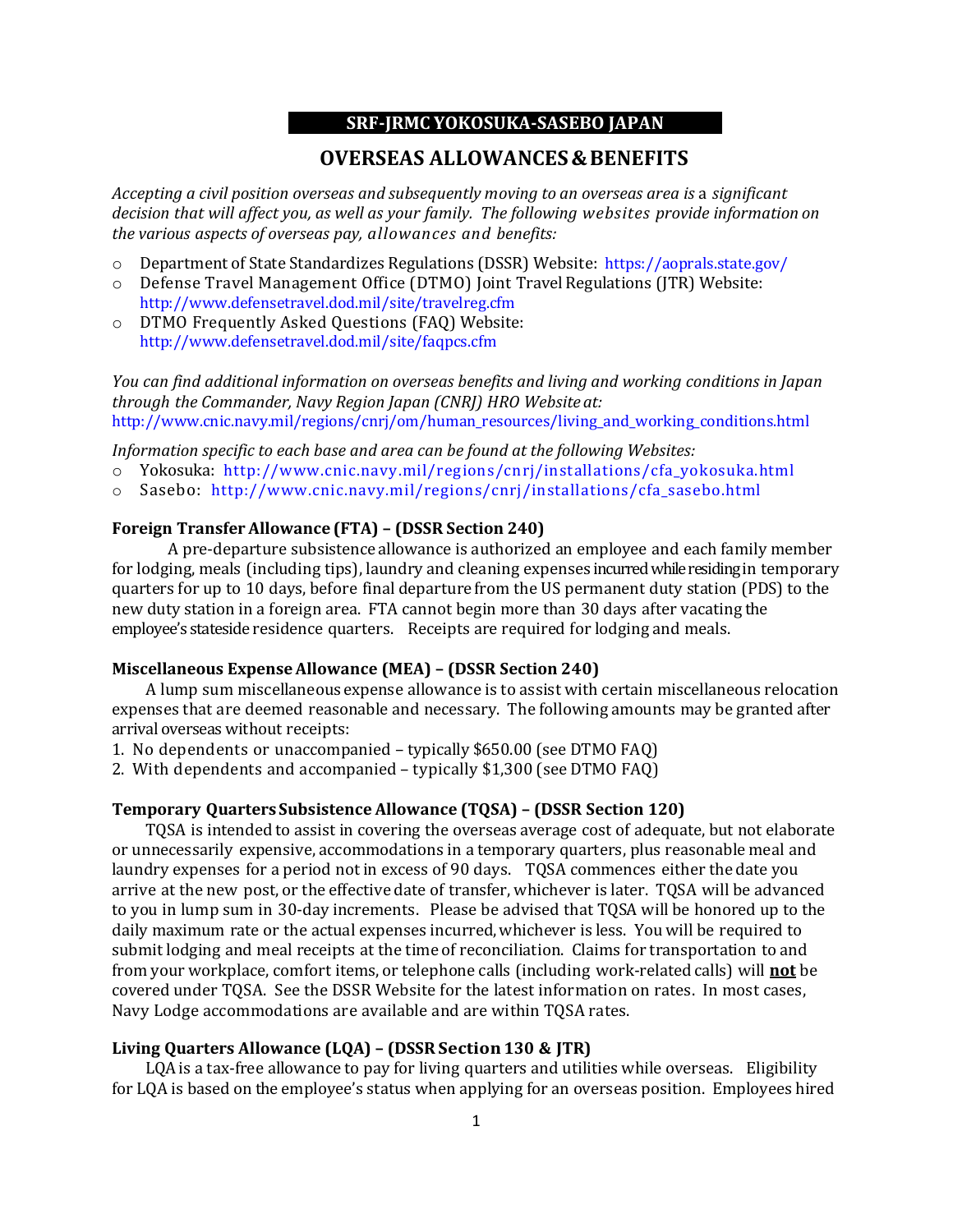from stateside will typically receive LQA, but it is important that all employees consult HRO. LQA will start on the effectivedate of the housing contract or the 91st day after the commencement of TQSA. LQA can fluctuate as often as every pay period because it is based on the exchange rate.

LQAis designed to cover substantially all of the living expenses including rent and standard utilities (i.e. heating fuel, gas, electricity, water, sewage, etc.) and taxes levied by the local government and required by law or customto be paid by the lessee. Rent may include, in addition to the basic annual rental, the cost of other rentals and fees paid by tenants; employees must consult HRO on this matter. If expenses exceed the maximum LQA an employee is authorized,he/she will be required to pay those expenses on out of pocket.

Be advised that an employee may be required to pay the equivalent of four-month's rent when he/she signs an off-base housing contract. These fees normally include first month's rent, the SecurityDeposit, the Landlord's Fee and the Agent's Fee. Since the Security Deposit is considered a refundable expense, it cannot be included under LQA. Employees may claim payment for the Landlord's Fee and Agent's Fee immediately after signing the house contract by providing HRO the proof of payment for reimbursement. However,these payments may affect the employee's biweekly LQA payment. Employees may also request advance pay to cover the lease expenses. Employees contact HRObefore signing rental agreementfor information and recommendations concerning the specific situation. HRO will assist employee on allowances, entitlements, and submission of necessary forms for reimbursement.

## **Post Allowance (PAL) – (DSSRSection 220)**

Post allowance is a non-taxable "cost-of-living" allowance granted to employees stationed at a post or foreign area where the cost of living, exclusive of quarter's costs, is substantially higher than in Washington, DC. Post allowance is a cost index percentagebetween the Washington, DC area and the assigned post, and is based upon the number of family members residing atthe post, the employee's base salary, and the current exchange rate. PAL amount may increase/decrease without any advance notice based on the exchange rate and adjustments to the cost index.

To receive Post Allowance, you must submit a completed SF-1190. Post Allowance should be requested upon movement from temporary quarters to permanent quarters, or if TQSA is not used, upon arrival at the overseas duty location. Post allowance is included in your normal biweekly pay.

**Note:** *Locality pay* is *not authorized overseas. Locality pay will be discontinued on the date an employee enter the rolls of the foreign area activity. Locality pay is not be used in setting pay in a foreign area.*

# **Advance of Pay (DSSR Section 850)**

An interest-free salary advance in an amount of up to three months of pay may be requested no earlier than one month prior to departure from the previous duty station (PDS) and no later than two months after arrival at the foreign duty station. The maximum amount to be advanced will be the employee's base pay for six pay periods. The advance is repaid through equal deductions over the next 26 pay periods. Deductions will begin on the first pay period after the advance is made. The employee must agree to immediate lump-sum repayment of the outstanding balance if employment is terminated prior to liquidation of the advance pay amount.

## **Separate Maintenance Allowance (SMA) – (DSSR Section 260)**

SMAis intended to assist in offsetting the additional expense incurred to maintain a separate household. If there is a justifiable reason why eligible family members cannot accompany or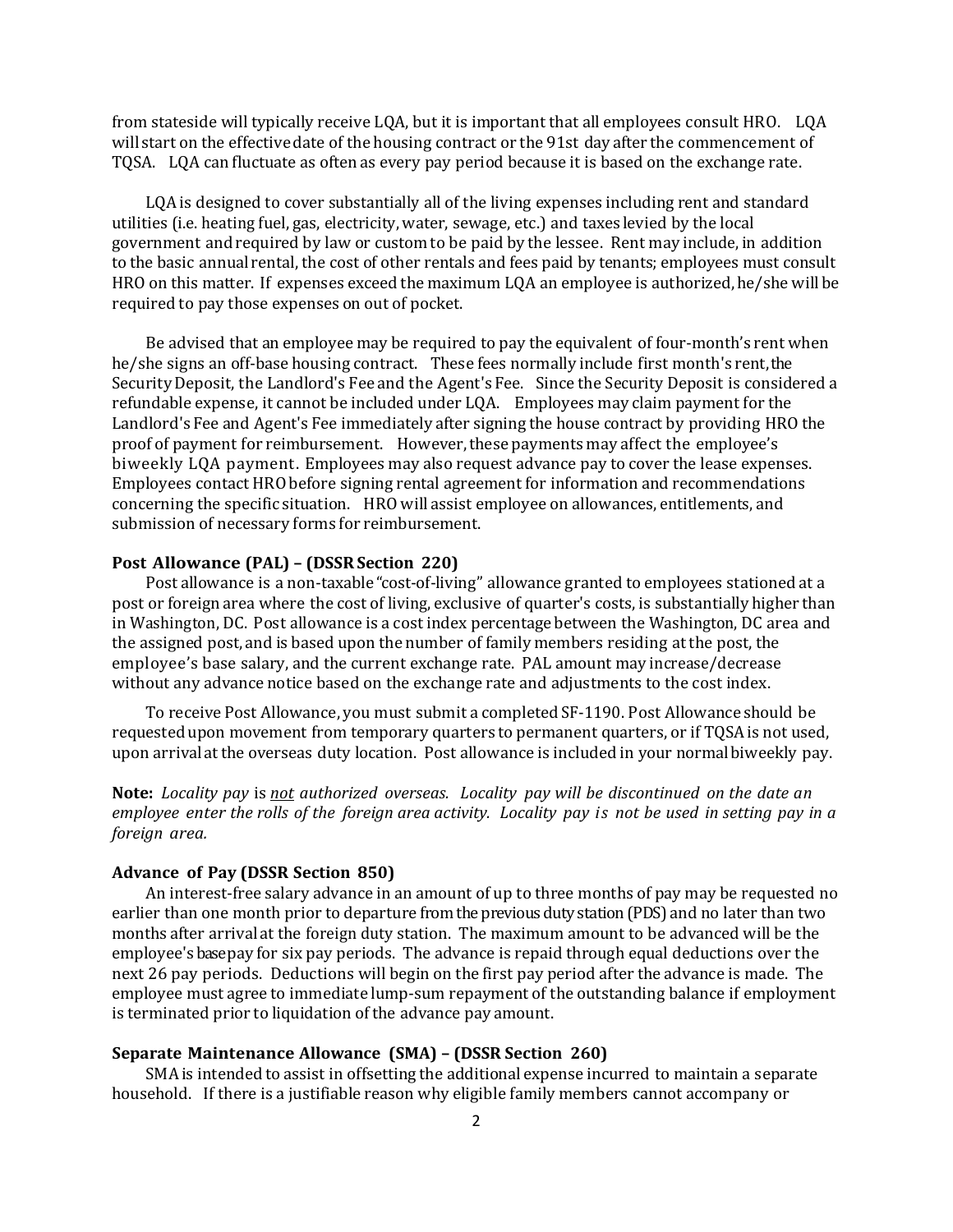remain at an employee's newly assigned overseas post,the employee may be eligible for SMA. Employees should consult HRO on eligibility. There are two types of SMA:

*1. Involuntary SMA – For the Convenience of the Government*: An agency may authorize SMA when adverse, dangerous, or notably unhealthful conditions warrant the exclusion of members of family from the area, or when the agency determines the need to exclude family members from accompanying the employee to the area.

*2. Voluntary SMA – For Special Needs or Hardship of the Employee*: An agency may authorize SMA when an employee requests SMA for special needs or hardship prior to or after arrival at the foreign post for reasons including, but not limited to, career, health, educationalor family considerations for the spouse, children or other family member.

After an initial voluntary SMA election, an employee may request a change (commencement/ termination) only once for each member of family during a tour. This change cannot occur during employee's first or last 90 days at post.

# **Student Education Travel for Dependents (DSSR Section 1741)**

Dependents (up to age 23), who are on the original PCS Orders and present documentation from their school's registrar certifying full-time student enrollment during the term for which travel is requested, are authorized paid Student Travel, limited to one trip per year. Student travel is authorized only between the school and the sponsor's overseas duty station. Shipment of the student's unaccompanied baggage is authorized.

# **Property Management Service (PMS) Fees (JTR Paragraph 5932)**

PMS is to assist an employee in offsetting costs associated with retaining a residence at his/her previous stateside permanent duty station (PDS). PMS covers the costs of employing a rental agent, reimbursable up to 10% of monthly rent. PMS can only be authorized only on a residence at an employee's last U.S. PDS from which the employee transferred to a foreign area PDS for which the employee and/or a member(s) of the employee's immediate family holds title to the residence. PMS may continue after completing a tour of duty in a service agreement. PMS covers obtaining a tenant, negotiating the lease, inspecting the property regularly, managing repairs and maintenance, enforcing lease terms, collecting rent, paying mortgage and other expenses from rental proceeds and/or the employee's escrow funds, accounting for the transactions and providing periodic reports to the employee, and similar services.

PMS must be in the employee's orders and cannot be authorized once the orders are executed. Approval of PMS can take some time, so employees should request PMS at the earliest possible opportunity. PMS is taxable, so employees should consult their tax advisor to determine the tax consequences of these payments and on maintaining the residence as a rental property.

#### **Personal Property**

The shipment to Japan and/or storage of your Personal Property is authorized in your overseas Permanent Change of Station (PCS) orders. Total personal property is limited to 18,000 pounds. There are three separate categories of Personal Property and hence three "pack-outs":

1. Express shipment (or unaccompanied baggage) – this is limited to 350 pounds and usually takes approximately 30 days to arrive. Express shipments are for daily living essentials; furniture may not be included.

2. Household goods  $(HHG)$  – this is the personal property that you will use while you are overseas; care should be taken to ensure that you can use what you ship (due to constraints such as the size of rental properties, utilities compatibility, etc). Household goods being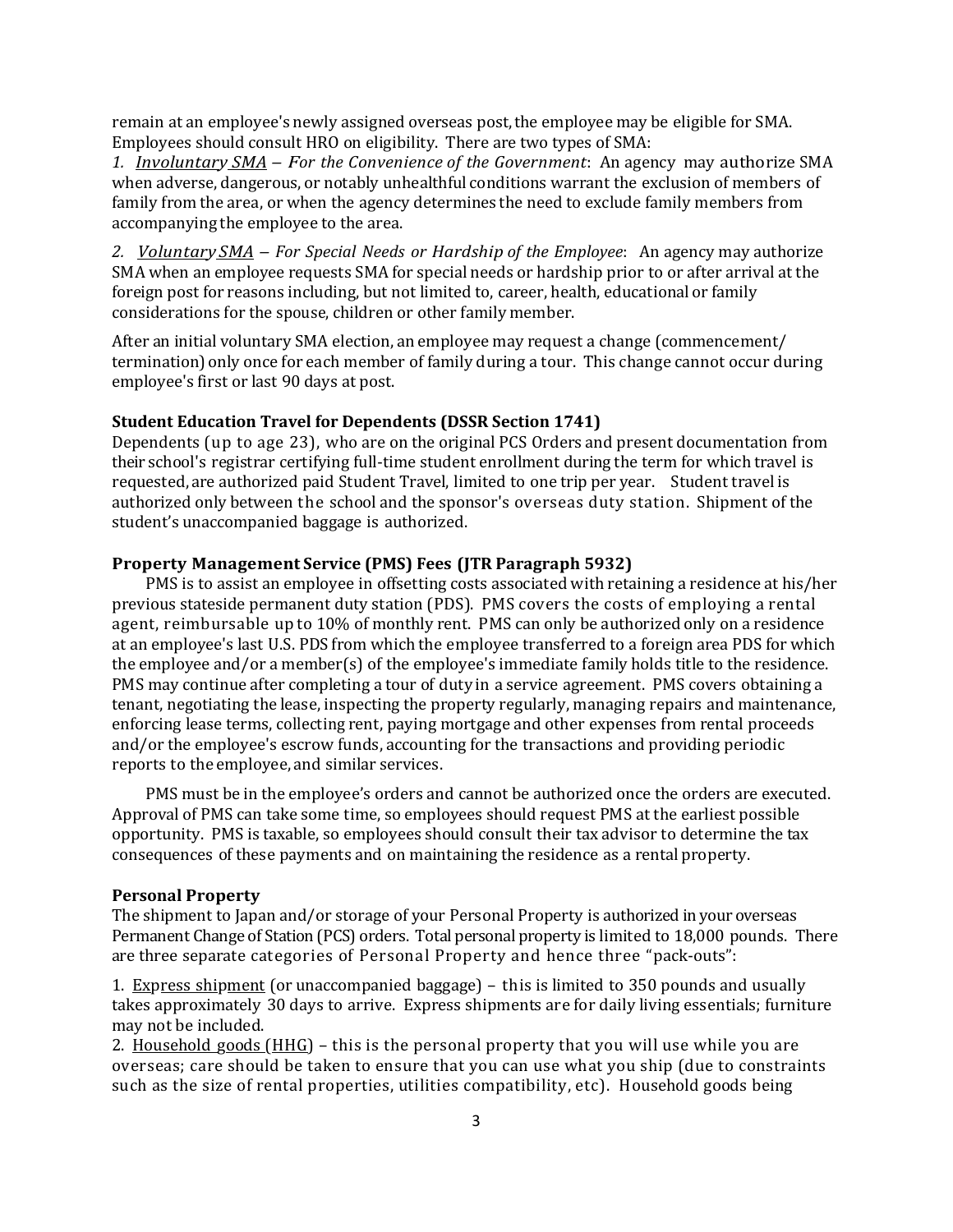shipped overseas required approximately 60-80 days to arrive.

3. Non-Temporary Storage (NTS) – this is where household goods are stored during an employee's overseas tour until the employee returns from that assignment; the types of items that can be stored are restricted, e.g. automobiles cannot be stored in NTS.

### **Environmental and Morale Leave (EML)**

Eligible civilian employees and their dependents are authorized to participate in the EML program. Under the EML program, participants may be provided space-available transportation on DODowned or controlled aircraft between an approved EML origination site and one approved EML destination for the purpose of taking ordinary leave in more desirable locations. Participants are limited to two trips a year, whether accompanied or unaccompanied. Entitlements trips may not be saved from one year to the next. There are certain restrictions on when an employee becomes eligible for EML flights and for use during the first six months and last six months of a tour. More information is available at [http://www.amc.af.mil/amctravel/emlprogramguidance.asp.](http://www.amc.af.mil/amctravel/emlprogramguidance.asp)

### **Emergency Visitation Travel (EVT) – (JTR Paragraph 720)**

An employee at a foreign Permanent Duty Station (PDS), who has a transportation agreement (TA) that provides for return travelto the employee's documented home of record is eligible for EVT, as are the eligible employee's spouse or children who are on the employee's Permanent Change of Station (PCS) orders. A Personal Family Emergency that is eligible for EVT is the serious illness, death or impending death in the immediate family, such as father, mother, husband, wife, child, brother, sister, guardian or person who acted in loco-parentis. Notification must be made via the American Red Cross in order for employee or family member to be eligible for EVT. Travel at government expense without prior authorization is permitted. Reimbursement will not exceed government rates.

#### **Home Leave (DoD 1400.25-M, December 1996, SUBCHAPTER 1260)**

Employees serving in foreign areas receive five (5) calendar days of home leave for each 12 month period overseas. Employees may take home leave after completion of 24 months of continuous creditable service. Previous accumulated home leave may be used at any time during subsequent overseas tours, subject to certain restrictions during the last months of the current tour. Home leave is typically used in conjunction with Renewal Agreement Travel (RAT), at which time an employee, who has been offered and has accepted an invitation to extend his/her overseas tour, elects to take his/her RAT entitlement (see below).

#### **360 Hours Annual Leave Carryover**

Employees serving in foreign area may accumulate up to forty-five days (360 hours) of annual leave. Upon returning to CONUS, the forty-five days maximum annual leave may be retained until the employee's leave balance falls below 45 days (360 hours) at end of the leave year.

#### **Sponsor**

Upon acceptance of a job offer, each prospective employee is assigned a sponsor, who is the designated person who responsible for providing current information on living and working conditions, answering questions, making lodging reservations, arranging ground transportation from the Airport, greeting employee and family upon arrival, and overall assisting in making the transition to new PDS overseas. SRF-JRMC will provide you the "Welcome Aboard" package that contains information about the local area and various facilities, services, and programs available to members of the civil service and military community at each employee's new duty station.